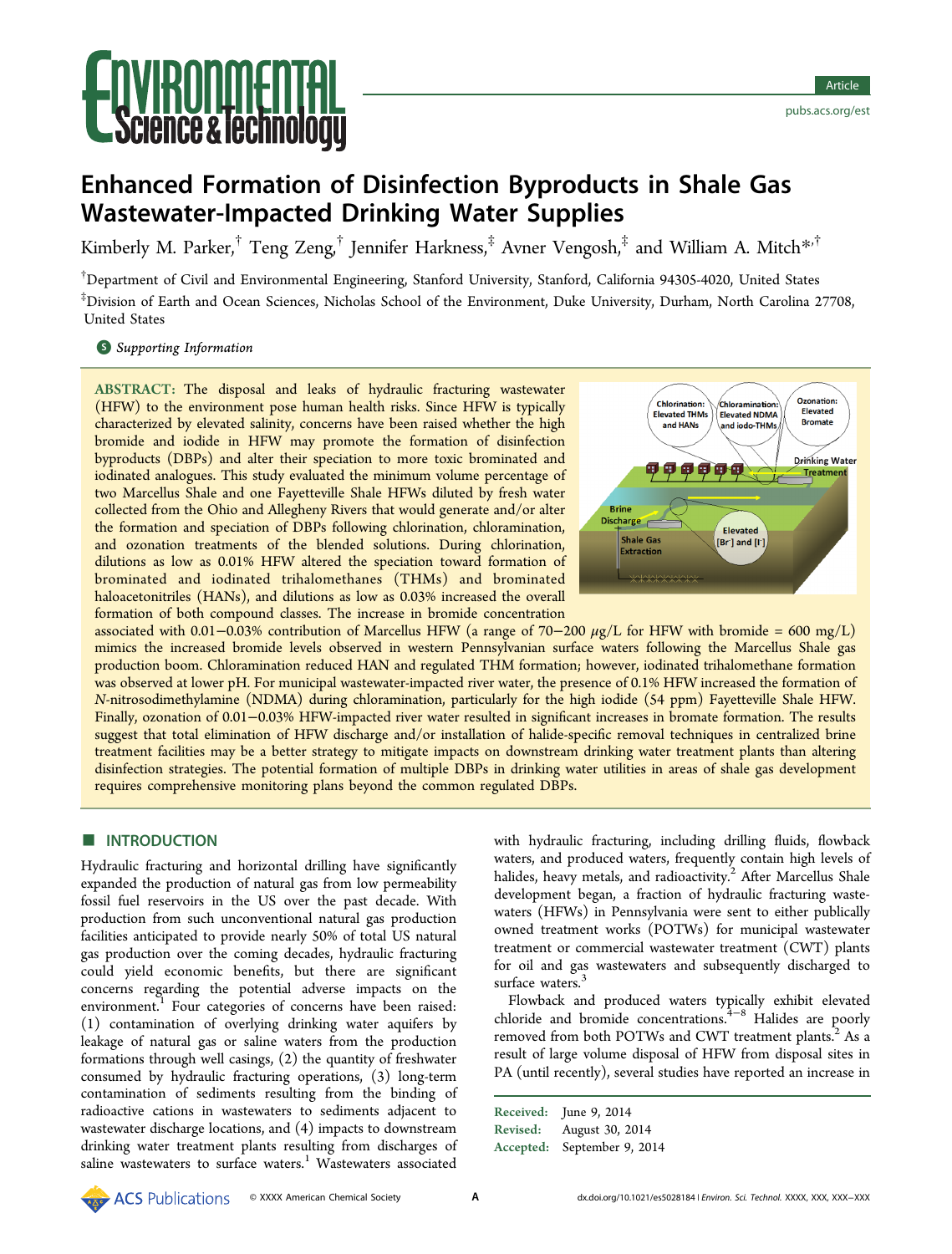<span id="page-1-0"></span>

| source                                                      | Ohio River water | Allegheny River water HFW 1 (Marcellus) HFW 2 (Marcellus) |        |        | HFW 3 (Fayetteville) | municipal<br>wastewater |
|-------------------------------------------------------------|------------------|-----------------------------------------------------------|--------|--------|----------------------|-------------------------|
| $DOC$ (mg- $C/L$ )                                          | 3.13             | 1.60                                                      | 19.7   | 177    | 2.09                 | 9.5                     |
| pH                                                          | 7.4              | 6.7                                                       | 6.6    | 6.5    | 8.8                  | 8.0                     |
| SUVA <sub>254</sub> (L mg-C <sup>-1</sup> m <sup>-1</sup> ) | 3.98             | 3.12                                                      | 0.35   | 3.34   | 6.31                 | 1.98                    |
| $Cl^{-} (mg/L)$                                             | 29               | 23                                                        | 51288  | 34 780 | 12 000               | 3600                    |
| $Br^{-}$ (mg/L)                                             | 0.027            | 0.042                                                     | 693    | 310    | 105                  | 1.4                     |
| $I^-$ (mg/L)                                                | 0.0034           | 0.0033                                                    | 3.0    | 5.6    | 54                   | $NM^a$                  |
| $NH_4^+$ (mg-N/L)                                           | 0.28             | <0.05                                                     | 66.28  | 65.01  | 1.31                 | 22                      |
| $NO_2^-$ (mg-N/L)                                           | < 0.02           | < 0.02                                                    | < 0.02 | < 0.02 | 25.50                | 0.037                   |
| $NO_3^-$ (mg-N/L)                                           | 1.36             | 0.69                                                      | 3.8    | 3.76   | 10.05                | < 0.1                   |
| ${}^a$ NM = not measured.                                   |                  |                                                           |        |        |                      |                         |

bromide concentrations in surface waters receiving discharges from hydraulic fracturing operations concurrent with increased drilling.<sup>[9,10](#page-7-0)</sup> After 2009, bromide concentrations measured in surface waters near CWTs were up to 300  $\mu$ g/L, compared to pre-2003 concentrations of 72 ( $\pm$ 81)  $\mu$ g/L in Pennsylvania surface waters that were impacted by shale-gas development.<sup>[10](#page-7-0)</sup> For the HFWs used in this work, and in a forthcoming more comprehensive survey, we demonstrate that some hydraulic fracturing wastewaters also exhibit elevated concentrations of iodide and high iodide/chloride ratios. After 2008, the fraction of oil and gas-associated wastewaters sent to POTWs declined; however, routing of wastewaters to CWTs continued to increase.<sup>[11](#page-7-0)</sup> The 2011 voluntary request by the Pennsylvania Department of Environmental Protection (PA-DEP) to halt the disposal of oil and gas-associated wastewaters to treatment plants discharging to surface water decreased the bromide loads to some wastewater treatment plants and diverted oil and gasassociated wastewaters to Ohio for deep well injection, although this disposal option is subject to growing constraints due to concerns regarding earthquakes.<sup>[12](#page-7-0)</sup> Furthermore, while Ferrar et al. observed a significant decrease in bromide concentrations at two of the three wastewater treatment plants studied after May 29, 2011, bromide concentrations from the CWT in the study remained high. $^{13}$  $^{13}$  $^{13}$  On a volume basis, estimates suggest that 30% of Marcellus-associated wastewater is disposed to CWTs, while about 10% is injected underground and  $60\%$  is recycled.<sup>[11](#page-7-0)</sup> Given the lack of halide removal from  $CWTs<sub>1</sub><sup>2,11–15</sup>$  $CWTs<sub>1</sub><sup>2,11–15</sup>$  $CWTs<sub>1</sub><sup>2,11–15</sup>$  $CWTs<sub>1</sub><sup>2,11–15</sup>$  $CWTs<sub>1</sub><sup>2,11–15</sup>$  $CWTs<sub>1</sub><sup>2,11–15</sup>$  $CWTs<sub>1</sub><sup>2,11–15</sup>$  PA-DEP is planning to modify their operation to eliminate contaminant discharge. Regardless, discharge of saline wastewaters from hydraulic fracturing operations may be important in other regions.

The elevated concentrations of bromide and iodide in surface waters resulting from discharges of HFW may increase the formation of disinfection byproducts (DBPs) and alter their speciation during chlorination,<sup>[16](#page-7-0)−[18](#page-7-0)</sup> chloramination,<sup>[19,20](#page-7-0)</sup> and  $\alpha$ zonation $^{21,22}$  $^{21,22}$  $^{21,22}$  in downstream drinking water treatment plants.[23,24](#page-7-0) Hypochlorous acid/hypochlorite (HOCl/OCl<sup>−</sup>,  $pK_a$  7.5<sup>[25](#page-7-0)</sup>) can oxidize bromide and iodide to hypobromous acid/hypobromite (HOBr/OBr<sup>-</sup>, pK<sub>a</sub> 8.7<sup>25</sup>) and hypoiodous acid/hypoiodite (HOI/OI<sup>-</sup>, pK<sub>a</sub> 10.6<sup>25</sup>), respectively. These species can react with dissolved organic matter (DOM) to form an array of chloro-, bromo-, and iodo-DBPs, including trihalomethanes (THMs) and haloacetonitriles (HANs). However, iodinated DBP formation has been associated with chloramination rather than chlorination,[17,19](#page-7-0),[20,26](#page-7-0)−[28](#page-7-0) because, unlike chloramines, free chlorine rapidly oxidizes HOI to iodate  $(IO<sub>3</sub><sup>-</sup>)<sup>26</sup>$  $(IO<sub>3</sub><sup>-</sup>)<sup>26</sup>$  $(IO<sub>3</sub><sup>-</sup>)<sup>26</sup>$  which is harmlessly reduced to iodide in the body.<sup>29</sup> Brominated DBPs typically are more geno- and cytotoxic than

their chlorinated counterparts.<sup>[30](#page-7-0)</sup> Iodo-DBPs have been found to be even more geno- and cytotoxic than chloro/bromo- $DBPs<sup>19,31</sup>$  $DBPs<sup>19,31</sup>$  $DBPs<sup>19,31</sup>$  $DBPs<sup>19,31</sup>$  $DBPs<sup>19,31</sup>$  and are potentially tumorigenic.<sup>[32](#page-7-0)</sup> High bromide concentrations have also been noted to promote the formation of the potent carcinogen,<sup>[33](#page-7-0)</sup> N-nitrosodimethylamine (NDMA), during chloramination.[34](#page-8-0)−[36](#page-8-0) Finally, ozonation of waters containing elevated bromide concentrations forms the carcino-gen,<sup>[33](#page-7-0)</sup> bromate,<sup>[22](#page-7-0)</sup> while ozonation of iodide forms relatively harmless iodate.<sup>[26](#page-7-0)</sup> These alterations potentially could increase the toxicity of the disinfected drinking water and inhibit the ability of utilities to comply with the U.S. Environmental Protection Agency (EPA) Stage 2 Disinfection Byproduct (DBP) Rules.[37](#page-8-0) Current EPA regulations limit the total concentration of four THMs (chloroform, bromodichloromethane, dibromochloromethane, and bromoform) to 80  $\mu$ g/L and bromate to 10  $\mu$ g/L.<sup>[37](#page-8-0)</sup> California has a 10 ng/L Notification Level for NDMA in drinking water,<sup>[38](#page-8-0)</sup> and the EPA is considering federal regulations on NDMA concentrations.[39](#page-8-0)

The purpose of this study was to obtain an initial estimate of the minimum contribution of HFW to river waters that would result in significant alterations to DBP formation upon chlorination, chloramination, or ozonation. Three HFWs from the Marcellus and Fayetteville Shale formations were diluted with fresh water samples collected from the Ohio and Allegheny Rivers to constitute blends with different final volume percentages of HFWs. These dilution series were treated with typical doses of chlorine, chloramines, or ozone in the lab, and the samples were analyzed for THMs, HANs, NDMA, and bromate to determine the lowest volume percentage at which the HFWs enhanced DBP formation or altered the speciation of THMs and HANs toward brominated or iodinated analogues.

# **MATERIALS AND METHODS**

Reagents. Fisher sodium sulfate anhydrous (99.6%), magnesium sulfate heptahydrate (>99.0%), ammonium chloride (99.9%), and sodium hypochlorite (6% solution, laboratory grade), Sigma-Aldrich boric acid (99.5%), and Acros potassium iodide (>99%) were used as received. A complete list of DBP standards, as well as their origins and purities, is provided in the [Supporting Information](#page-6-0).

Sample Collection. Grab samples were collected from the Ohio River in Cincinnati (OH) and from the Allegheny River in Pittsburgh (PA). Three grab samples of HFWs were obtained; two flowback waters associated with the Marcellus Shale formation (PA) were provided by Consol Energy, Inc., $4\overline{6}$ and one produced water associated with the Fayetteville Shale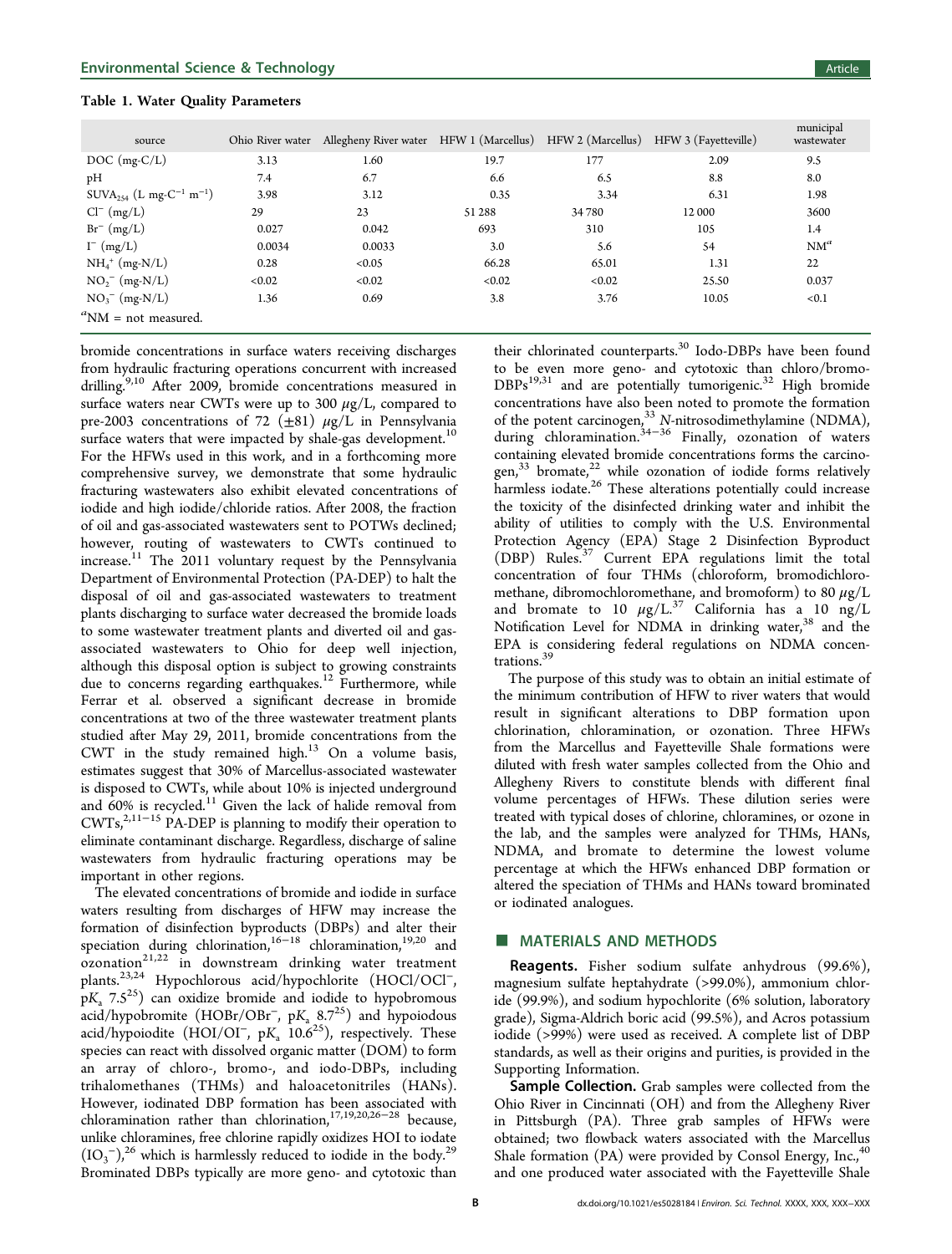formation (AR) was provided by the Arkansas Oil and Gas Commission.[41](#page-8-0) In addition to the basic water quality analyses provided in Table [1,](#page-1-0) more analytical results for the two Marcellus flowback waters are provided in Table SI-1, [Supporting Information.](#page-6-0)[40,41](#page-8-0) A sample of non-nitrified secondary municipal wastewater effluent was collected upstream of disinfection from the Southeast wastewater treatment plant in San Francisco (CA). Samples were filtered through prebaked 0.7  $\mu$ m nominal pore size glass-fiber filters to remove particulate matter and stored at 4 °C.

Characterization of Water Samples. Chloride and bromide was analyzed by a ThermoFisher Dionex ICS-2100 ion chromatograph (IC) at Duke University. The detection limit for bromide on the IC is 16  $\mu$ g/L. Iodine was measured using isotope dilution methodology in a VG PlasmaQuad-3 inductively coupled-mass spectrometer (ID-ICP-MS) at Duke University. The detection limit for iodine on the ICP-MS is 0.5  $\mu$ g/L. Samples were spiked with a ∼20 ppm iodide spike solution with an enhanced  $^{129}I/^{127}I$  ratio of 6.2  $\pm$  0.2 (compared to the natural  $^{129}I/^{127}I$  abundance ratio of  $10^{-12}$ ). The exact concentration of iodide in the spike solution was determined by ID-ICP-MS using a 1000 mg/L iodide standard diluted to 25 mg/L as the ID spike. Seronom Serum Level-1 for trace elements was used as an independent iodide standard. Serum L-1 was spiked and left to equilibrate for 24 h and included in the ID-ICP-MS runs. To determine whether the iodine in the HFWs measured using ID-ICP-MS was present as iodide rather than iodate, IC analysis was performed. Although the iodate concentration could not be quantified due to coelution with chloride, at least 76% of the iodine in HFW 2 and 94% of the iodine in HFW 3 was confirmed to be iodide using IC; however, greater accuracy could not be achieved due to instrument sensitivity. This evaluation could not be performed for HFW 1 because the total iodine concentration was near the iodide detection limit (3 mg/L, 6000 times higher than the detection limit of ID-ICP-MS).

Dissolved organic carbon (DOC) was measured on a Shimadzu TOC-VCSH total organic carbon analyzer. UV absorbance, for determination of the specific ultraviolet absorbance at 254 nm (SUVA<sub>254</sub>), was determined using an Agilent Cary 60 UV−vis spectrophotometer. Ammonium, nitrate, and nitrite concentrations were determined using a WestCo SmartChem 200 discrete analyzer for automated spectrophotometric analyses.

Disinfectant Application. Prior to the addition of the oxidant, each sample was buffered at pH 8 using 4 mM borate buffer (unless otherwise noted). Free chlorine and chloramine stocks were generated and standardized as described previously.[42](#page-8-0) Briefly, for experiments involving application of free chlorine (HOCl), a sodium hypochlorite stock was standardized daily by UV absorbance ( $\epsilon_{292 \text{ nm}} = 362 \text{ M}^{-1}$ cm<sup>−</sup><sup>1</sup> ). Samples were treated with a HOCl dose needed to achieve a 1 mg/L as  $Cl_2$  residual after 24 h at room temperature (20 °C), as determined in preliminary experiments. Preformed monochloramine  $(NH_2Cl)$  was formed by titrating HOCl into ammonium chloride (NH<sub>4</sub>Cl) to achieve a 1:1.25 Cl/N molar ratio. The  $NH<sub>2</sub>Cl$  stock was standardized daily by UV absorbance, validating the negligible presence of dichloramine, as described previously.<sup>[42](#page-8-0)</sup> Samples were chloraminated at doses of 2.5 mg/L as  $Cl_2$ , and the 3-day residual ranged from 1 to 2.3  $mg/L$  as  $Cl<sub>2</sub>$  among the samples analyzed in this study. Initial tests indicated that no significant NDMA formation occurred in chloraminated aliquots of either river water with or without

spiking of the two Marcellus flowback samples, suggesting a lack of NDMA precursors in these river samples. To evaluate the potential impacts of HFWs on NDMA formation, chloraminated samples were supplemented with 10% by volume of the secondary municipal wastewater effluent sample. Samples were held in the dark at room temperature for 24 h (for chlorinated samples) or 72 h (for chloraminated samples). The total chlorine residual after these holding times was measured using the DPD colorimetric method.<sup>[43](#page-8-0)</sup> The chlorine residual was then quenched by addition of 35 mg/L ascorbic acid, and the samples were extracted immediately for analysis as described below.

Ozone was applied using an ozone stock solution produced by purging ozone gas from a Triogen LAB2B Ozone generator through deionized water cooled to 4 °C. The stock was standardized by making a 1:2 dilution into 0.5 M phosphoric acid and measuring UV absorbance ( $\varepsilon_{258\;nm}$  = 3000 M<sup>-1</sup> cm<sup>-1</sup>). Ozone was added to samples at a 1:1 weight ratio of ozone to DOC, and reactions were held for several hours, permitting complete ozone consumption.

Analytical Methods. Halogenated DBPs (primarily THMs and HANs) were analyzed by solid phase extraction (SPE; Varian Bond Elut-PPL, 200 mg, 3 mL) of 40 mL samples spiked with 1,2-dibromopropane as an internal standard based on the method of Chinn et al. $44$  Briefly, the cartridges were conditioned with 10 mL of methanol. After passing the sample through the SPE cartridge, the cartridge was eluted with 2 mL of methyl tert-butyl ether (MtBE). The MtBE extract was dried with sodium sulfate anhydrous and analyzed using gas chromatography−mass spectroscopy (Agilent 240 GC-MS system). Aliquots  $(3 \mu\hat{L})$  were injected in splitless mode (inlet temperature 90 °C). DBPs were separated using a J&W DB-1701 column (30 m  $\times$  0.250 mm  $\times$  1  $\mu$ m). The oven temperature was held at 35  $^{\circ}$ C for 23 min, then raised to 139  $\rm{^{\circ}C}$  at 4  $\rm{^{\circ}C/min}$ , and finally raised to 274  $\rm{^{\circ}C}$  at 27  $\rm{^{\circ}C/min}$ , where it was held for 1 min. Method quantification limits (MQLs), method extraction efficiencies (ME), and response factors (RF) for each analyte are reported in Table SI-2, [Supporting Information](#page-6-0). To analyze N-nitrosamines in chloraminated samples, EPA Method 521 was used.<sup>[45](#page-8-0)</sup> No DBPs were detected in deionized water blanks chlorinated or chloraminated as described above.

Bromate  $(BrO_3^-)$  was analyzed using a Dionex DX-500 Ion Chromatograph equipped with an IonPac AS11-HC column. A sodium hydroxide (50 mM) eluent was applied at 5% for 25 min, ramped to 50% for 2 min, and then held at 50% for an additional 20 min. Bromate (retention time, RT = 18 min) was separable from chloride  $(RT = 21 \text{ min})$ . Additional analytical details are provided in Tables SI-3 and SI-4, [Supporting](#page-6-0) [Information.](#page-6-0)

#### ■ RESULTS AND DISCUSSION

Water Quality. Table [1](#page-1-0) presents basic water quality data for the river, HFW, and wastewater samples. The overall chloride (a range of 12 000−51 000 mg/L) and bromide (100−693 mg/ L) concentrations in HFW samples investigated in this study are relatively low compared to typical produced waters from both unconventional hydraulic fracturing and conventional oil and gas operations (Table SI-5, [Supporting Information\)](#page-6-0). Nonetheless, the halide concentrations measured in the HFW samples were orders of magnitude higher than in the river waters. The chloride/bromide ratios in the river waters (548 and 1074) were higher than in the HFW (range of 74−114).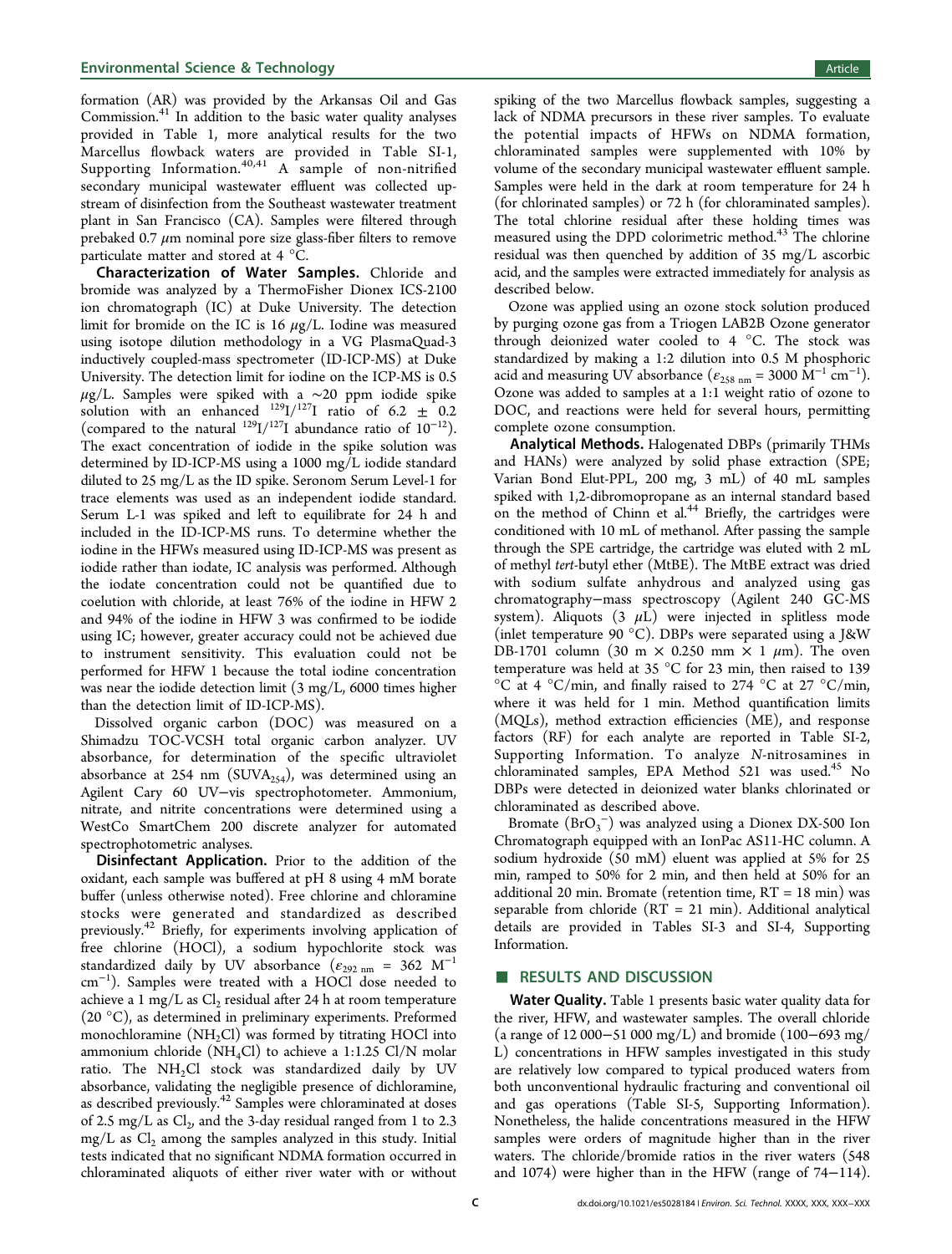<span id="page-3-0"></span>

Figure 1. Regulated THM concentrations in dilutions of Marcellus Shale flowback waters into Ohio River (A and B) and Allegheny River (C and D) waters after chlorination for 24 h at pH 8. Total regulated THMs is the sum of TCM, BDCM, DBCM, and TBM. Error bars represent the standard deviation of experimental replicates ( $n \geq 2$ ).

The iodine concentrations in HFW (speciated predominantly as iodide, see above) had a wide range (3−54 mg/L) and did not correlate with bromide (i.e., bromide/iodine ratios of 231 and 55 for Marcellus Shale flowback waters 1 and 2, respectively, and 1.9 for Fayetteville Shale produced water 3). In contrast, the iodine concentrations in the Ohio and the Allegheny River samples were several orders of magnitude lower (3.4 and 3.3  $\mu$ g/L, respectively), which is consistent with previous data on iodide concentrations in rivers in the eastern US (e.g., Susquehanna River with 2.8  $\mu$ g/L).<sup>[46](#page-8-0)</sup>

Flowback waters exhibited elevated concentrations of ammonium  $(NH_4^+)$  and dissolved organic carbon  $(DOC)$ (Table [1](#page-1-0)), constituents of particular interest for DBP formation. Ammonium concentrations were higher in the Marcellus flowback waters by a factor of up to ∼230 compared to the river waters. The high ammonium concentrations may derive from the use of ammonium salts in hydraulic fracturing products $47$  or could be naturally occurring. If the ammonium loadings contributed by the flowback waters significantly increase the ammonium concentrations in the flowback/river water mixtures, the application of free chlorine within drinking water plants would result in de facto chloramination. The change in disinfectant would reduce pathogen deactivation and alter the array of DBPs formed. For the ∼2.5 mg/L as Cl<sub>2</sub> (37  $\mu$ M) free chlorine doses evaluated here, relevant to drinking water disinfection, de facto chloramination would occur for ammonium concentrations >0.35 mg/L as N (25  $\mu$ M). At ammonium concentrations below this level, the free chlorine dose would exceed the breakpoint  $(1.5:1 \text{ Cl}_2/\text{NH}_4{}^+$  molar ratio or 7.6:1  $Cl_2/NH_4^+$  weight ratio) and a free chlorine residual would ensue. For the Marcellus flowback waters in this study, de facto chloramination would occur for river waters containing >0.5% flowback waters. Accordingly, chlorination was evaluated only for river waters containing ≤0.1% flowback waters.

The DOC concentrations were significantly higher in the Marcellus flowback water samples than the river samples, particularly for HFW 2 (177 mg-C/L). If HFW 2 constituted

1−2% of a mixture with either river water, it would significantly increase the DOC of the mixture and thereby could potentially contribute organic DBP precursors. The characteristics of the HFWs also appear to be highly variable. Specific UV absorbance at 254 nm  $(SUVA_{254})$  values were an order of magnitude lower in HFW 1 than in either the river waters or HFW 2 or 3, suggesting that the organic matter in HFW 1 has less aromatic character than the other HFW samples.

None of the raw (without treatment) river waters or HFWs contained DBPs above detection limits. The municipal wastewater sample contained 26 ng/L NDMA. Constituting 10% by volume of some of the chloraminated samples described below, the wastewater contributed 2.6 ng/L to the NDMA concentrations measured after chloramination.

DBP Formation from Chlorination. When either the Ohio River or Allegheny River samples contained at least 0.03% of Marcellus Shale flowback waters (HFW 1 and 2), the formation of EPA regulated chlorinated and brominated THMs increased by ∼10−35% on a mass basis (Figure 1). At 0.03% contribution of the flowback waters, the bromide concentrations in the river samples would have increased by 208  $\mu$ g/L for HFW 1 and 93  $\mu$ g/L for HFW 2. At 0.1% flowback water content, the increase in the mass concentration of regulated THMs was 70−140%. At this dilution of flowback water, an increase also was observed in the total molar concentration of regulated THMs (Figure SI-1, [Supporting Information\)](#page-6-0). For Fayetteville Shale HFW 3, the concentrations of total regulated THMs increased even for the 0.01% dilution of HFW 3 in the Ohio River sample (Figure [2](#page-4-0)A). Although the total concentrations of regulated THMs equaled or exceeded the 80  $\mu$ g/L regulatory level in the Ohio River water without mixing with HFW, it is important to note that conventional drinking water treatment schemes can remove organic DBP precursors but not halides. Accordingly, lower absolute concentrations of DBPs might be expected had these samples received conventional treatment prior to disinfectant application.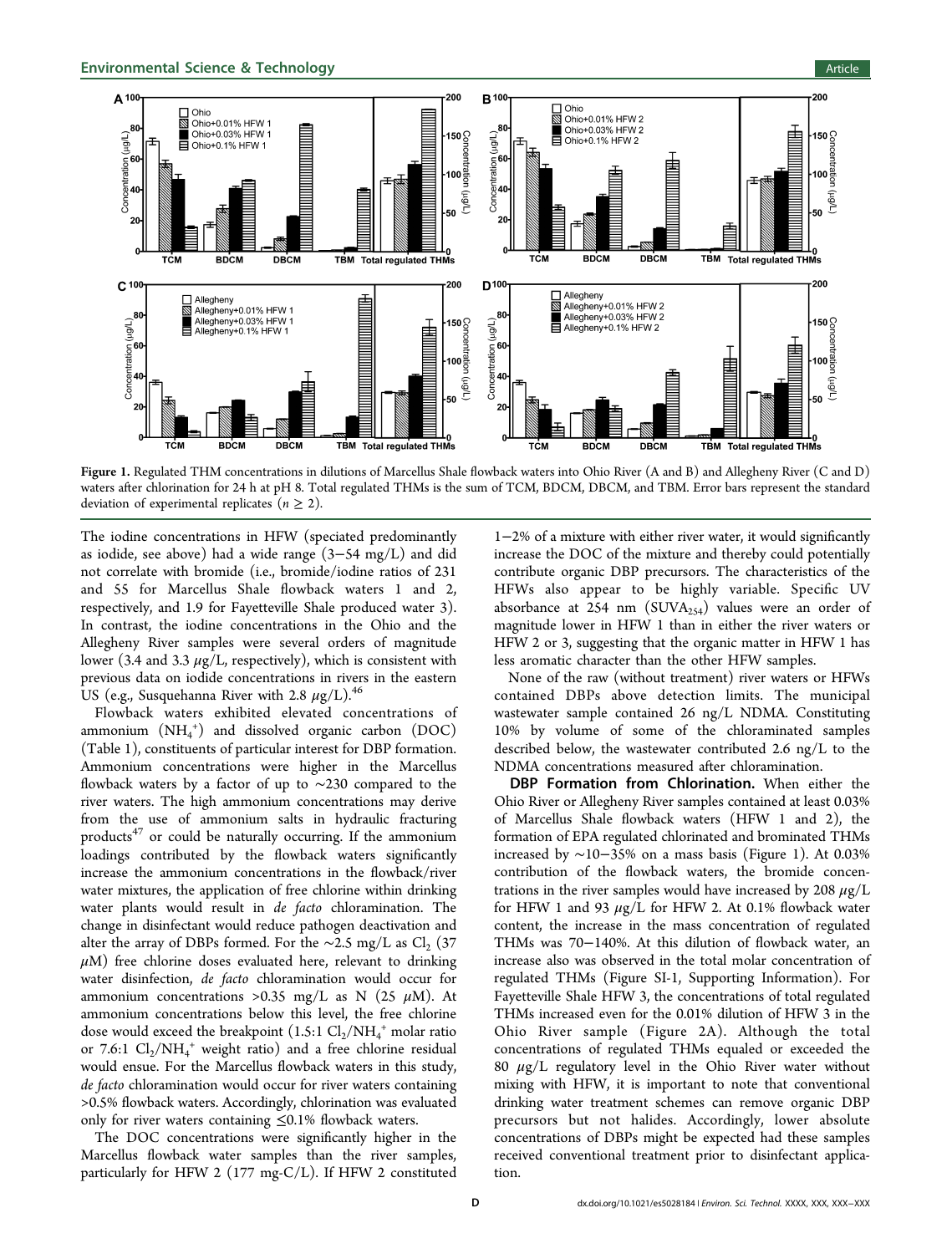# <span id="page-4-0"></span>**Environmental Science & Technology Article** Article and Article and Article and Article and Article and Article



Figure 2. Concentrations of (A) regulated THMs, (B) iodo-THMs, and (C) HANs in dilutions of Fayetteville Shale HFW 3 into Ohio River water after chlorination for 24 h at pH 8. Error bars represent the standard deviation of experimental replicates ( $n \geq 2$ ).

However, for either river water containing as low as 0.01% of either of the Marcellus flowback waters and for the Ohio River sample containing as low as 0.01% of the Fayetteville HFW 3 sample, the speciation of THMs shifted significantly toward the formation of brominated analogues at the expense of chloroform (Figures [1](#page-3-0) and 2A). At 0.01% HFW, the bromide concentrations in the river waters would have increased by 69  $\mu$ g/L for HFW 1, 31  $\mu$ g/L for HFW 2, and 11  $\mu$ g/L for HFW 3. Iodo-THMs were not detected following chlorination of either river water with or without mixing with Marcellus HFW 1 or 2. However, 1  $\mu$ g/L dichloroiodomethane (DCIM) was detected at 0.01% dilution of HFW 3 in the Ohio River sample (Figure 2B). At 0.1% HFW 3, bromochloroiodomethane (BCIM) and dibromoiodomethane (DBIM) were detected in addition to DCIM, with a total concentration of iodo-THMs of  $7 \mu g/L$ .

Similar results were found for dihalogenated chlorinated and brominated haloacetonitriles (Figures 2C and [3\)](#page-5-0); standards for iodinated dihaloacetonitrile analogues were not available. When the Allegheny River sample contained at least 0.03% of either flowback water, the total concentration of HANs increased slightly. However, at 0.1% of either flowback water, total HANs increased by a factor of 3. For the Ohio River sample, significant increases in total HAN concentrations were recorded

diluted into the Allegheny River sample (Figure [3\)](#page-5-0). To determine whether the high DOC concentrations in HFW 1 or 2 (Table [1](#page-1-0)) contributed significantly to the observed DBP formation by providing organic DBP precursors, these waters were spiked into deionized water to constitute 0.01− 0.1% by volume. After chlorination, low levels of regulated THMs were detected at 0.1% HFW, but all were <2  $\mu$ g/L. At this percentage dilution, the highest contribution of DOC from the HFW to the mixture would be 0.18 mg-C/L for HFW 2. Accordingly, the impact of the HFWs stemmed from the increase in halide loadings, rather than DBP precursors. Plots of regulated THMs vs the increase in bromide associated with the HFW 1 and 2 waters exhibited strong correlations (0.14  $\mu$ g THMs per  $\mu$ g bromide,  $R^2 = 0.93$  for Ohio River water,  $R^2 =$ 0.91 for Allegheny River water), with little dependence on the river water or the flowback water. However, an even stronger correlation was observed for the high iodine-containing HFW 3 (0.54  $\mu$ g THMs per  $\mu$ g bromide,  $R^2 = 0.94$ ), suggesting other factors than bromide alone may be important.

(DCAN) for 0.01% of any of the HFWs diluted into the Ohio River sample (Figure 2C and [3\)](#page-5-0) and for Marcellus HFW 1 or 2

DBP Formation from Chloramination. The application of preformed monochloramine at pH 8 to 0.1% HFW 1 or 2 in Ohio River or Allegheny River waters did not result in the formation of regulated THMs, iodo-THMs, HANs, or EPA Method 521 N-nitrosamines above detection limits. Similarly, no significant regulated THM, iodo-THM, or HAN formation was detected for 0.1% HFW 3 in Ohio River water. No DBP formation was observed for chloramination of 0.1% of any of the HFW in DI water.

Additional experiments were performed to investigate whether HFW may promote DBP formation during chloramination under conditions previously found to promote the formation of specific DBPs. First, previous research had suggested that iodo-THM formation during chloramination is maximized at pH 6.<sup>48</sup> DBPs were measured after application of preformed monochloramine to 0.3% HFW 1 or 2 in either the Ohio River or Allegheny River waters at pH 6 (Figures SI-3−5, [Supporting Information\)](#page-6-0). While regulated THMs, HANs, and iodo-THMs remained at or below the detection limits in either river water without HFW, significant brominated THM and HAN formation was observed for 0.3% HFW 1 or 2 waters in either river water at pH 6. In addition, bromochloroiodomethane (BCIM) and dibromoiodomethane (DBIM) were detected at pH 6 after chloramination of 0.3% of either flowback water in either river water. For 0.3% HFW 2 mixing with either river water, 2.5−3.5  $\mu$ g/L dibromoiodomethane (DBIM) was formed; HFW 2 exhibited a higher iodide/ bromide ratio than HFW 1 (Table [1\)](#page-1-0).

Second, the absence of NDMA formation during application of preformed monochloramine at pH 8 (see above) suggested that the two river water samples lacked NDMA precursors. The Ohio River water was supplemented with a non-nitrified secondary wastewater effluent. At 10% by volume of wastewater effluent, the wastewater effluent contributed 2.2 mg-N/L  $(0.16)$ mM) ammonia (Table [1\)](#page-1-0). With or without the addition of 0.1% by volume of each of the HFW, this water was treated at pH 8 with 5 mg/L as  $Cl_2$  (0.07 mM) free chlorine, forming chloramines in situ. After 3 days, NDMA concentrations were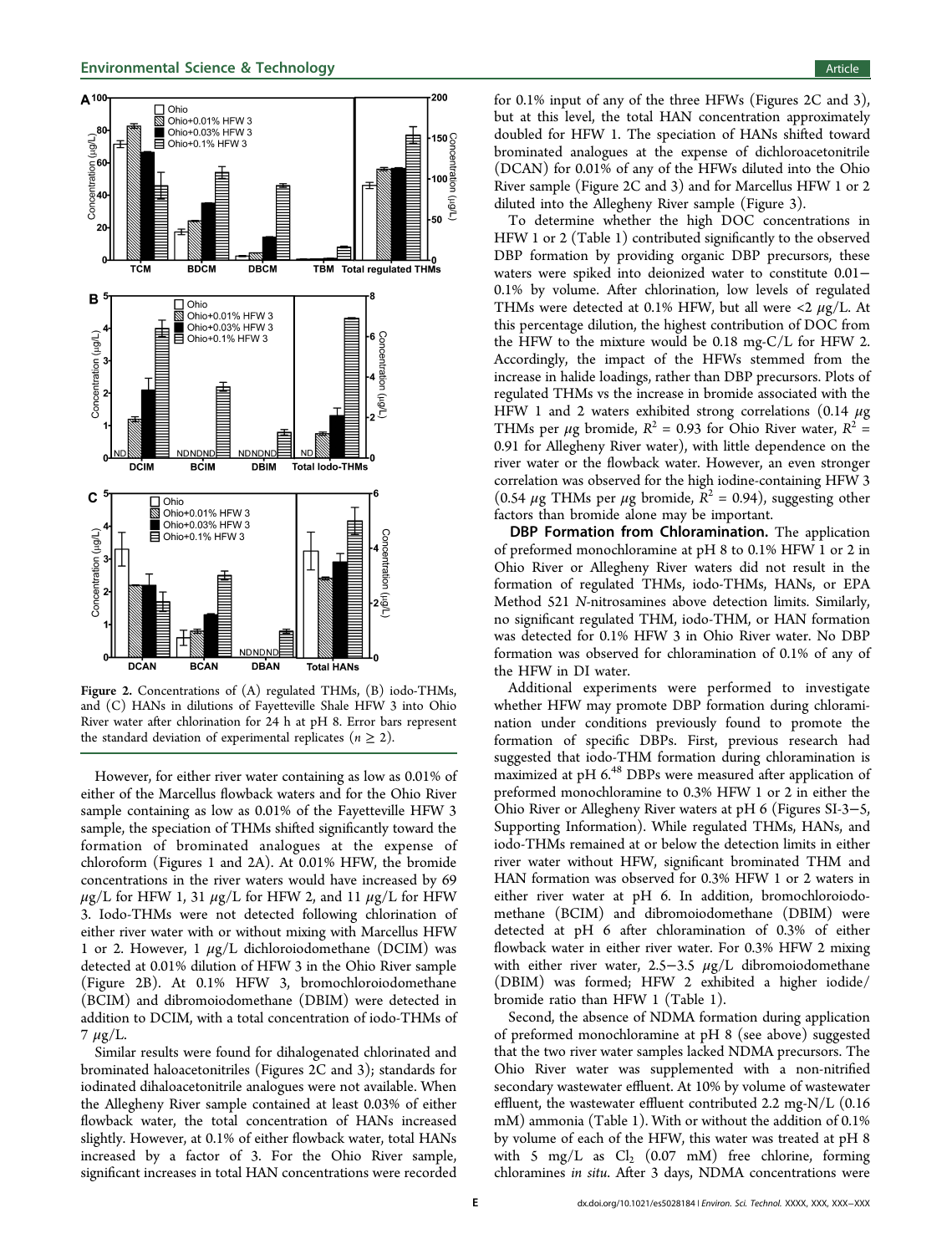<span id="page-5-0"></span>

Figure 3. Chlorinated and brominated dihalogenated HAN concentrations in dilutions of Marcellus Shale flowback waters into Ohio River (A and B) and Allegheny River (C and D) waters after chlorination for 24 h at pH 8. Total HANs is the sum of DCAN, BCAN, and DBAN at each dilution factor. Error bars represent the standard deviation of experimental replicates  $(n \geq 2)$ .

∼50−180% higher in the presence of 0.1% of any of the HFW than in wastewater-impacted Ohio River water without HFW (Figure 4); no other EPA Method 521 N-nitrosamines were



Figure 4. NDMA concentrations in dilutions of HFW into wastewater effluent-impacted (10%) Ohio River water after chloramination for 72 h at pH 8. Error bars represent the standard deviation of experimental replicates ( $n = 2$ ).

detected. Interestingly, the greatest NDMA formation occurred with HFW 3, which contributed the least bromide but the highest iodide. While previous research had suggested that bromide catalyzes NDMA formation,<sup>[34,35](#page-8-0)</sup> the results presented in this study suggest that iodide could be a more potent catalyst. The addition of 0.1% of each of the HFWs, particularly HFW 3, promoted the formation of brominated THMs (Figure SI-6, [Supporting Information](#page-6-0)). In line with its high concentration of iodide, HFW 3 also promoted the formation of iodinated THMs (i.e., dichloroiodomethane, [DCIM] = 1

 $\mu$ g/L). These results agree with previous research suggesting that addition of chlorine to ammonia-containing water promoted the formation of iodinated THMs compared to addition of preformed monochloramine.<sup>[48](#page-8-0)</sup>

DBP Formation from Ozonation. Bromate concentrations were recorded after ozonation (3.3 mg/L) at pH 8 of various dilutions of the three HFWs into the Ohio River water sample (Figure 5). The bromate concentrations increased



Figure 5. Bromate concentrations in dilutions of HFW into Ohio River water after ozonation (dose =  $3.3 \text{ mg-O}_3/L$ ) at pH 8. Error bars represent the standard deviation of experimental replicates  $(n = 2)$ .

linearly with the fraction contribution of the different HFWs  $(R^2 = 0.99$  for HFW 1, 0.95 for HFW 1, 0.97 for HFW 3). Increases in bromate concentrations (40−50%) were observed for HFW volume percentages even as low as 0.01%. For HFW 1, which contained the highest concentration of bromide, bromate concentrations increased by 3-fold and 10-fold at 0.03% (Br = 208  $\mu$ g/L) and 0.1% (Br = 693  $\mu$ g/L) blending of flowback water, respectively. For each HFW, bromate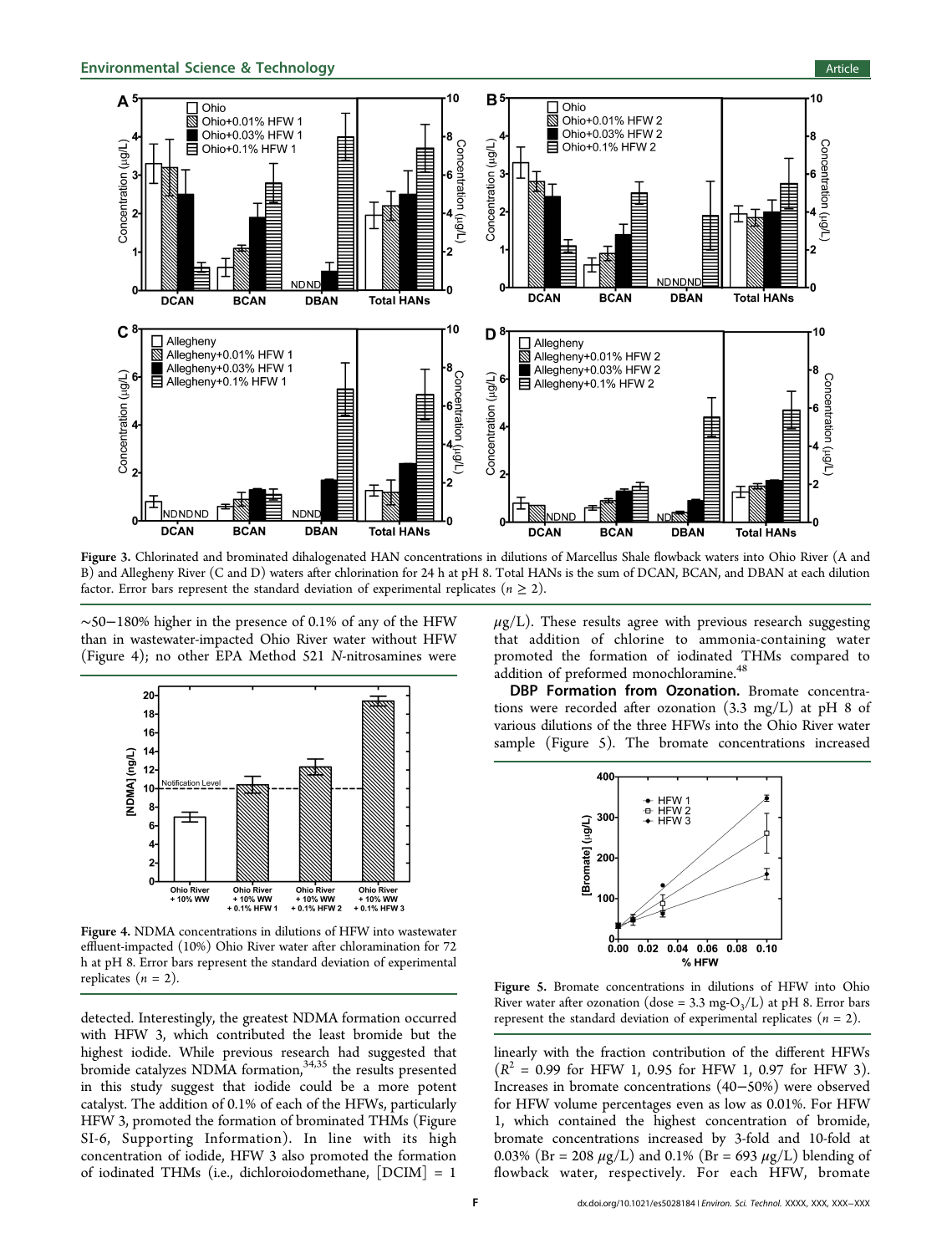<span id="page-6-0"></span>concentration increased with the increasing bromide concentration (Figure SI-7, Supporting Information), resulting from the increasing percentage contribution of HFW. However, the slopes of the bromate/ $(\Delta$  bromide) relationships varied for the different HFWs, highlighting that bromate formation is influenced by factors other than bromide concentration alone. For example, the slope was the highest for HFW 3, despite the fact that it contained the lowest values of bromide and high levels of iodide and nitrite that would be anticipated to scavenge ozone (Table [1](#page-1-0)).<sup>22</sup> However, unlike the flowback waters, HFW 3 contained the lowest ammonium, and ammonium addition has been used to minimize bromate formation by sequestering bromide as bromamines.<sup>[22](#page-7-0)</sup> For the Ohio River sample without HFW amendment, the concentration  $(34 \pm 7 \mu g/L)$  of bromate formed after ozonation exceeded the 10  $\mu$ g/L regulatory limit. As for the THMs, it is important to note that treatment processes within a drinking water plant (e.g., lowering the pH during ozonation) could reduce the absolute bromate concentrations observed here.

Environmental Implications. Although previous studies have speculated that halides from hydraulic fracturing wastewaters could promote DBP formation in downstream drinking water treatment plants,  $23,24$  $23,24$  $23,24$  this study is the first to systematically investigate the potential impact of diluted HFW on DBP formation. HFW promoted the formation of regulated THMs and nonregulated HANs as well as iodo-THMs during chlorination, of NDMA and iodo-THMs during chloramination, and of bromate during ozonation at volume fractions as low as 0.01−0.1%. For THMs and bromate, the absolute concentrations measured in the different mixtures sometimes exceeded regulatory limits, although lower concentrations might be expected in finished waters due to precursor removal prior to disinfection or alternative operating conditions (e.g., pH). However, a relative increase in DBP formation would be expected compared to baseline concentrations formed prior to impacts from HFW discharges. Moreover, the halide concentrations in our HFW samples were relatively low compared to concentrations reported in previous studies for different types of flowback waters, produced waters, and brine plant effluents (see Table SI-4, Supporting Information).<sup>[5,9,12](#page-7-0)</sup> Therefore, on a volume basis, the impacts associated with HFW may be greater than those observed in our experiments.

During chlorination, the total concentration of regulated THMs increased by 70−140% at 0.1% HFW blending with river water. Because chlorination is the dominant disinfection technique used by drinking water treatment plants withdrawing water from the Allegheny, Monongahela, and Ohio Rivers,<sup>[23](#page-7-0)</sup> the results suggest that discharges of HFW may inhibit the ability of drinking water utilities to meet regulatory limits set by the EPA Stage 2 Disinfection Byproduct Rules.<sup>[37](#page-8-0)</sup> Indeed, at 0.03% HFW contribution, HFW 1, 2, and 3 waters would increase the bromide concentrations in river waters by 208, 93, and 32  $\mu$ g/L, respectively. This degree of increase is in line with the observation of up to 300  $\mu$ g/L bromide downstream of CWT discharges after 2009 compared to the average ∼72 μg/L measured in the pre-2003 Pennsylvanian surface waters that became impacted by shale-gas development.<sup>[10](#page-7-0)</sup> In 2010, the Pittsburgh Water and Sewer Association noted a shift in the speciation of THMs toward brominated analogues and attributed the shift to the increase in bromide concentrations in the Allegheny River downstream of  $CWTs$ .<sup>[24](#page-7-0)</sup> Future work should characterize transects between hydraulic fracturing

discharges and drinking water treatment plants in specific watersheds in areas of shale gas development.

At volume fractions as low as 0.01%, HFWs altered the speciation of HANs toward brominated analogues and of THMs toward brominated and iodinated analogues, in line with previous research on the impact of bromide and iodide on THM speciation.<sup>[16](#page-7-0)−[18,20](#page-7-0)</sup> Brominated and iodinated analogues tend to be orders of magnitude more cyto- or genotoxic than their chlorinated analogues.<sup>[19,27](#page-7-0),[30,31](#page-7-0),[49,50](#page-8-0)</sup> Thus, regardless of the potential to violate current DBP regulatory standards, hydraulic fracturing discharges may have the potential to enhance the toxicity of chlorine-disinfected drinking waters in downstream utilities.

Utilities experiencing challenges in meeting the DBP regulatory limits in the EPA Stage 2 Disinfection Byproduct Rules may consider altering their disinfection schemes from chlorination to incorporate chloramination or ozonation. However, our results suggest that this strategy also may be problematic. At 0.1% HFW, the formation of NDMA was significantly enhanced in wastewater-impacted waters. Cur-rently under consideration for federal regulatory action,<sup>[39](#page-8-0)</sup> NDMA has a 10 ng/L Notification Level in California,<sup>[38](#page-8-0)</sup> and 0.7 ng/L is associated with a 10<sup>−</sup><sup>6</sup> lifetime cancer risk in drinking water.<sup>[33](#page-7-0)</sup> Previous research has associated iodo-THM formation with chloramination, because chlorination rapidly oxidizes iodide to iodate  $(IO_3^-)$ , minimizing iodo-THM formation from HOI reactions with organic matter.<sup>[26](#page-7-0)</sup> However, iodo-THMs have been identified upon chlorination of high iodide waters.<sup>[17](#page-7-0)</sup> With HFW 3 water, which contained 54 mg/L iodine, we observed higher iodo-THM formation during chlorination than during chloramination (Figures [2B](#page-4-0) and SI-6, Supporting Information). The reason for the elevated iodo-THM formation during chlorination is unclear but may be related to the relatively high iodide concentrations involved. Even at 0.03% by volume, HFW 3 would increase the iodide concentration in a surface water by 20  $\mu$ g/L.

Ultimately, enforcing zero discharge or establishing halidespecific treatment techniques at centralized brine treatment facilities may be desirable. Adherence to policies regarding appropriate disposal practices varies regionally,  $51$  leading to elevated halide concentrations in particular regions. In addition, violations and spills can also threaten surface waters.<sup>[52,53](#page-8-0)</sup> For example, as part of the Marcellus Shale exploration, 20% of wells have received a nonadministrative notice of violation, of which 14% are violations associated with disposal of highly saline waters.<sup>[53](#page-8-0)</sup> Direct brine spills to water bodies, comprising approximately 30% of major reported spills, represent another  $\overline{\text{risk}}$ <sup>[53](#page-8-0)</sup>

# ■ ASSOCIATED CONTENT

#### **6** Supporting Information

Analytical method details and additional figures containing disinfection byproduct formation. This material is available free of charge via the Internet at [http://pubs.acs.org/.](http://pubs.acs.org/)

#### ■ AUTHOR INFORMATION

#### Corresponding Author

\*E-mail: [wamitch@stanford.edu](mailto:wamitch@stanford.edu); phone: (650) 725-9298; fax: (650) 723-7058.

#### Notes

The authors declare no competing financial interest.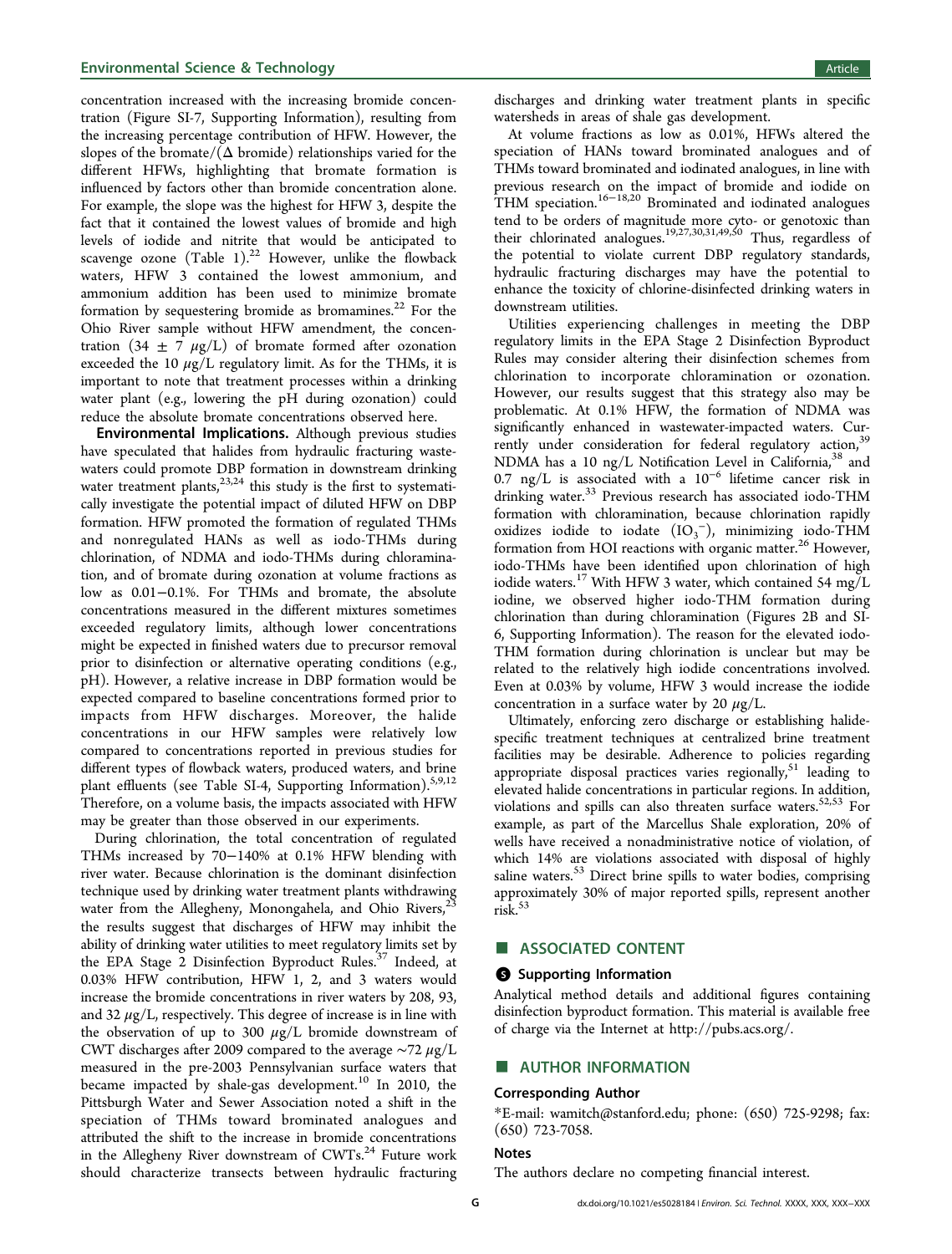#### <span id="page-7-0"></span>■ ACKNOWLEDGMENTS

K.M.P. was supported by the National Science Foundation Graduate Research Fellowship under Grant No. DGE-114747. This research was partially supported by a grant from the National Science Foundation (CBET-1066526). A.V. was supported by the Park Foundation. The authors would like to acknowledge Simone N. Fobi and Nahjan Amer Nordin for assistance with laboratory work; Daniel McCurry for sample collection; Prof. David Sedlak, Doug Turner, and Ning Dai for water quality characterization assistance; and Stuart Krasner and Guangchao Li for help with analytical method development.

### ■ REFERENCES

(1) Vengosh, A.; Jackson, R. B.; Warner, N.; Darrah, T. H.; Kondash, A. A critical review of the risks to water resources from unconventional shale gas development and hydraulic fracturing in the United States. Environ. Sci. Technol. 2014, 48, 8334−8348.

(2) Warner, N. R.; Christie, C. A.; Jackson, R. B.; Vengosh, A. Impacts of shale gas wastewater disposal on water quality in western Pennsylvania. Environ. Sci. Technol. 2013, 47, 11849−11857.

(3) Maloney, K. O.; Yoxtheimer, D. A. Production and disposal of waste materials from gas and oil extraction from the Marcellus Shale Play in Pennsylvania. Environ. Pract. 2012, 14, 278−287.

(4) Hayes, T. Sampling and analysis of water streams associated with the development of Marcellus Shale gas; Gas Technology Institute: Des Plaines, IL, 2009; [http://energyindepth.org/wp-content/uploads/](http://energyindepth.org/wp-content/uploads/marcellus/2012/11/MSCommission-Report.pdf) [marcellus/2012/11/MSCommission-Report.pdf](http://energyindepth.org/wp-content/uploads/marcellus/2012/11/MSCommission-Report.pdf) (accessed June 2, 2014).

(5) Gregory, K. B.; Vidic, R. D.; Dzombak, D. A. Water management challenges associated with the production of shale gas by hydraulic fracturing. Elements 2011, 7, 181−186.

(6) Barbot, E.; Vidic, N. S.; Gregory, K. B.; Vidic, R. D. Spatial and temporal correlation of water quality parameters of produced waters from Devonian-Age Shale following hydraulic fracturing. Environ. Sci. Technol. 2013, 47, 2562−2569.

(7) Haluszczak, L. O.; Rose, A. W.; Kump, L. R. Geochemical evaluation of flowback brine from Marcellus gas wells in Pennsylvania, USA. Appl. Geochem. 2013, 28, 55−61.

(8) Wilson, J. M.; Wang, Y.; VanBriesen, J. M. Sources of high total dissolved solids to drinking water supply in Southwestern Pennsylvania. J. Environ. Eng. 2014, 140, B4014003-1−B4014003-10.

(9) Hladik, M. L.; Focazio, M. J.; Engle, M. Discharges of produced waters from oil and gas extraction via wastewater treatment plants are sources of disinfection by-products to receiving streams. Sci. Total Environ. 2014, 466, 1085−1093.

(10) Vidic, R. D.; Brantley, S. L.; Vandenbossche, J. M.; Yoxtheimer, D.; Abad, J. D. Impact of shale gas development on regional water quality. Science 2013, 340, 1235009-1-1235009-9.

(11) Lutz, B. D.; Lewis, A. N.; Doyle, M. W. Generation, transport, and disposal of wastewater associated with Marcellus Shale gas development. Water Resour. Res. 2013, 49, 547−656.

(12) Wilson, J. M.; VanBriesen, J. M. Oil and gas produced water management and surface drinking water sources in Pennsylvania. Environ. Pract. 2012, 14, 288−300.

(13) Ferrar, K. J.; Michanowicz, D. R.; Christen, C. L.; Mulcahy, N.; Malone, S. L.; Sharma, R. K. Assessment of effluent contaminants from three facilities discharging Marcellus Shale wastewater to surface waters in Pennsylvania. Environ. Sci. Technol. 2013, 3472−3481.

(14) Volz, C. D.; Ferrar, K. J.; Michanowicz, D. R.; Christen, C. L.; Kearney, S.; Kelso, M.; Malone, S. L. Executive Summary; Contaminant Characterization of Effluent from Pennsylvania Brine Treatment Inc., Josephine Facility Being Released into Blacklick Creek, Indiana County, PA, 2011; [https://archive.org/details/](https://archive.org/details/ContaminantCharacterizationOfEffluentFromPennsylvaniaBrineTreatment) ContaminantCharacterizationOfEffl[uentFromPennsylvaniaBrineTreat](https://archive.org/details/ContaminantCharacterizationOfEffluentFromPennsylvaniaBrineTreatment) [ment](https://archive.org/details/ContaminantCharacterizationOfEffluentFromPennsylvaniaBrineTreatment) (accessed June 2, 2014).

(15) Sun, M.; Lowry, G. V.; Gregory, K. B. Selective oxidation of bromide in wastewater brines from hydraulic fracturing. Water Res. 2013, 47, 3723−3731.

(16) Chang, E. E.; Lin, Y. P.; Chiang, P. C. Effects of bromide on the formation of THMs and HAAs. Chemosphere 2001, 43, 1029−1034.

(17) Hua, G.; Reckhow, D. A.; Kim, J. Effect of bromide and iodide ions on the formation and speciation of disinfection byproducts during chlorination. Environ. Sci. Technol. 2006, 40, 3050−3056.

(18) Sun, Y.-X.; Wu, Q.-Y.; Hu, H.-Y.; Tian, J. Effect of bromide on the formation of disinfection by-products during wastewater chlorination. Water Res. 2009, 43, 2391−2398.

(19) Richardson, S. D.; Fasano, F.; Ellington, J. J.; Crumley, F. G.; Buettner, K. M.; Evans, J. J.; Blount, B. C.; Silva, L. K.; Waite, T. J.; Luther, G. W.; et al. Occurrence and mammalian cell toxicity of iodinated disinfection byproducts in drinking water. Environ. Sci. Technol. 2008, 42, 8330−8338.

(20) Jones, D. B.; Saglam, A.; Song, H.; Karanfil, T. The impact of bromide/iodide concentration and ratio on iodinated trihalomethane formation and speciation. Water Res. 2012, 46, 11−20.

(21) Richardson, S. D.; Thruston, A. D.; Caughran, T. V.; Chen, P. H.; Collette, T. W.; Floyd, T. L.; Schenck, K. M.; Lykins, B. W.; Sun, G.; Majetich, G. Identification of new drinking water disinfection byproducts formed in the presence of bromide. Environ. Sci. Technol. 1999, 33, 3378−3383.

(22) von Gunten, U. Ozonation of drinking water: Part II. Disinfection and by-product formation in presence of bromide, iodide or chlorine. Water Res. 2003, 37, 1469−1487.

(23) Handke, P. Trihalomethane speciation and the relationship to elevated total dissolved solid concentrations affecting drinking water quality at systems utilizing the Monongahela River as a primary source during the 3rd and 4th quarters of 2008; http://fi[les.dep.state.pa.us/](http://files.dep.state.pa.us/water/Wastewater%20Management/WastewaterPortalFiles/MarcellusShaleWastewaterPartnership/dbp_mon_report__dbp_correlation.pdf) [water/Wastewater%20Management/WastewaterPortalFiles/](http://files.dep.state.pa.us/water/Wastewater%20Management/WastewaterPortalFiles/MarcellusShaleWastewaterPartnership/dbp_mon_report__dbp_correlation.pdf) [MarcellusShaleWastewaterPartnership/dbp\\_mon\\_report\\_\\_dbp\\_](http://files.dep.state.pa.us/water/Wastewater%20Management/WastewaterPortalFiles/MarcellusShaleWastewaterPartnership/dbp_mon_report__dbp_correlation.pdf) [correlation.pdf](http://files.dep.state.pa.us/water/Wastewater%20Management/WastewaterPortalFiles/MarcellusShaleWastewaterPartnership/dbp_mon_report__dbp_correlation.pdf) (accessed June 2, 2014).

(24) States, S.; Cyprych, G.; Stoner, M.; Wydra, F.; Kuchta, J.; Monnell, J.; Casson, L. Marcellus shale drilling and brominated THMs in Pittsburgh, Pa., drinking water. J. AWWA 2013, 105, 53−54.

(25) Eigen, M.; Kustin, K. The kinetics of halogen hydrolysis. J. Am. Chem. Soc. 1962, 84, 1355−1361.

(26) Bichsel, Y.; von Gunten, U. Formation of iodo-trihalomethanes during disinfection and oxidation of iodide-containing waters. Environ. Sci. Technol. 2000, 34, 2784−2791.

(27) Plewa, M. J.; Muellner, M. G.; Richardson, S. D.; Fasano, F.; Buettner, K. M.; Woo, Y.; McKague, A. B.; Wagner, E. D. Occurrence, synthesis, and mammalian cell cytotoxicity and genotoxicity of haloacetamides: An emerging class of nitrogenous drinking water disinfection byproducts. Environ. Sci. Technol. 2008, 42, 951−961.

(28) Smith, E. M.; Plewa, M. J.; Lindell, C. L.; Richardson, S. D.; Mitch, W. A. Comparison of byproduct formation in waters treated with chlorine and iodine: Relevance to point-of-use treatment. Environ. Sci. Technol. 2010, 44, 8446−8552.

(29) Taurog, A.; Howells, E. M.; Nachimson, H. I. Conversion of iodate to iodide in vivo and in vitro. J. Biol. Chem. 1966, 241, 4686− 4693.

(30) Richardson, S. D.; Plewa, M. J.; Wagner, E. D.; Schoeny, R.; DeMarini, D. M. Occurrence, genotoxicity, and carcinogenicity of regulated and emerging disinfection by-products in drinking water: A review and roadmap for research. Mutat. Res. 2007, 636, 178−242.

(31) Plewa, M. J.; Wagner, E. D.; Richardson, S. D.; Thruston, A. D.; Woo, Y.-T.; McKague, A. B. Chemical and biological characterization of newly discovered iodoacid drinking water disinfection byproducts. Environ. Sci. Technol. 2004, 38, 4713−4722.

(32) Wei, X.; Wang, S.; Zheng, W.; Wang, X.; Liu, X.; Jiang, S.; Pi, J.; Zheng, Y.; He, G.; Qu, W. Drinking water disinfection byproduct iodoacetic acid induces tumorigenic transformation of NIH3T3 cells. Environ. Sci. Technol. 2013, 47, 5913−5920.

(33) USEPA, National Center for Environmental Assessment (NCEA). Integrated Risk Information System (IRIS). Retrieved from:<http://www.epa.gov/iris/> (accessed December 1, 2011).